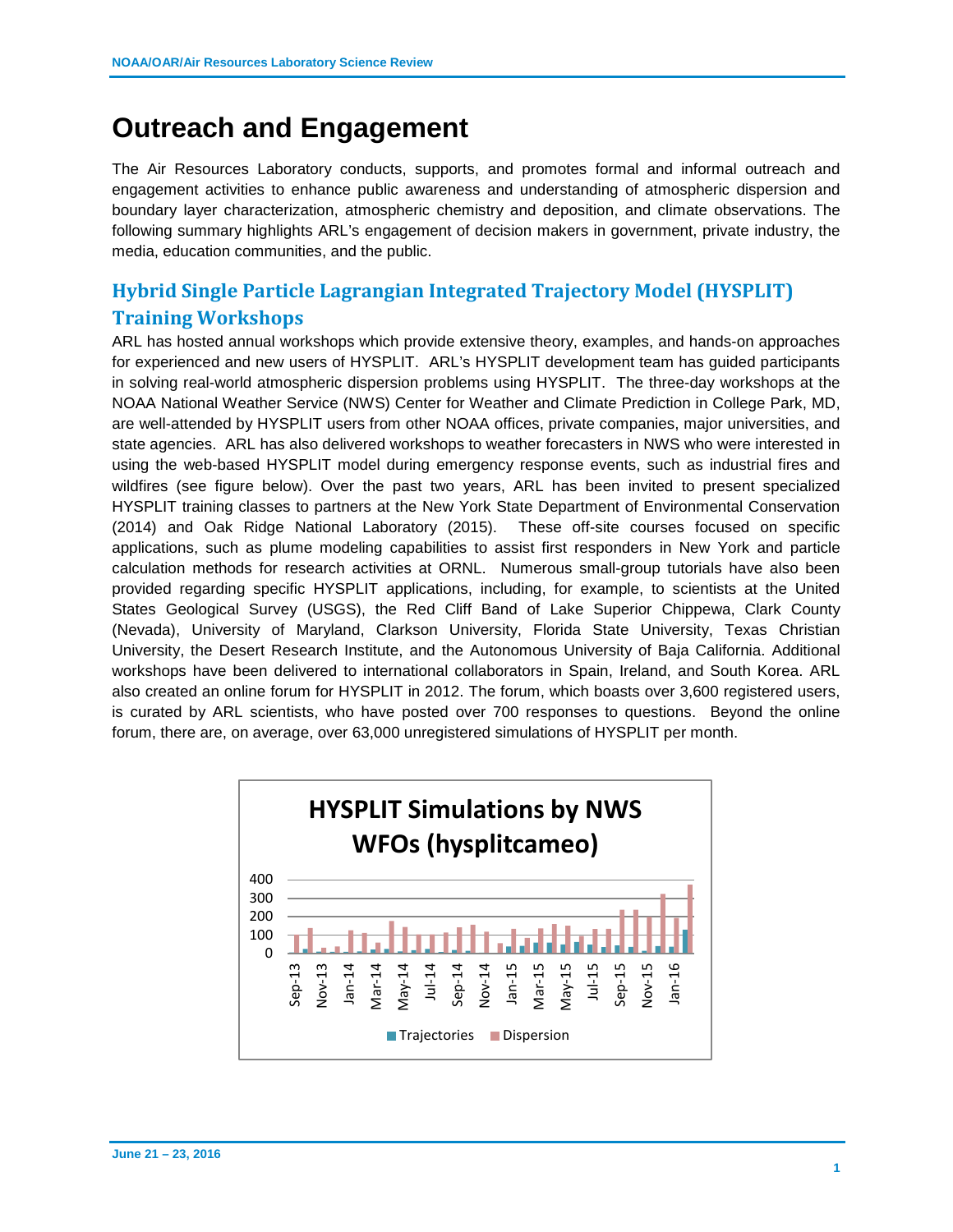## **NOAA Scholar and NRC Postdoctoral Mentoring**

Over the years, ARL scientists have frequently mentored summer interns and fellows from NOAA Education programs, including the Educational Partnership Program Undergraduate Scholarship Program, Ernest F. Hollings Scholarship Program, and Graduate Research and Training Scholarship Program. In addition, ARL offers several research opportunities for postdoctoral scientists through the NRC Research Associateship Program. From 2010-2015, ARL hosted over 10 young scientists from these programs.

## **Outreach Activities**

ARL supports numerous activities that raise public awareness and understanding of atmospheric data and information. From classroom visits with students to "Ask A Scientist" columns in local newspapers, the ARL staff is committed to sharing science with a broad audience.

- Ron Dobosy, Rick Saylor, Will Pendergrass, and LaToya Myles were interviewed by teams of high school students from Knoxville, TN, for the 2015 CSPAN StudentCam Competition, a program that highlights current-affairs video documentaries. The students' documentaries focused on climate change and air quality.
- Pius Lee was involved with outreach efforts to municipal and state forecasters and the general public through the NWS National Air Quality Forecasting effort.
- In 2015, Michael Buban visited a science camp in Oak Ridge, TN, to discuss weather data and forecasts and launch a weather balloon.
- Rick Eckman and Jason Rich participated in the 'Ask a Scientist' series with the Idaho Falls Post Register where meteorological questions posed by the public and responses from researchers are published in the newspaper.
- LaToya Myles delivered an overview presentation of ARL research to incoming NOAA scholars during their annual orientation week in Silver Spring, MD, from 2011-2015.
- From 2010-2015, Mark Cohen supplied numerous responses to questions from the public and from the news media regarding mercury. Many of these questions were related to atmospheric mercury emissions, transport, and fate.
- LaToya Myles was an invited panelist for the 'Opportunities Beyond Academia' session during the 2015 AGU Fall Meeting.
- Walter Schalk visited elementary and middle school science classes and Boy Scout troops in Las Vegas, NV, from 2010-2015 and gave multiple weather presentations, including a hands-on history of wind and temperature instruments, weather experiments (including a tornado in a box), weather data collection, and weather, climate, and the effects of El Nino in Southern Nevada.
- Temple Lee conducted a weather station demonstration at the University of Tennessee Arboretum for an Oak Ridge, TN, Cub Scout pack and discussed the importance of making reliable meteorological measurements.
- LaToya Myles served as a mentor for the 2015 AGU Fall Meeting Undergraduate Mentoring Program.
- LaToya Myles led hands-on science activities for elementary and middle school students in Oakland, CA, from 2011-2015.
- Ariel Stein visited an elementary school in Bethesda, MD, in 2014 and gave a presentation about weather.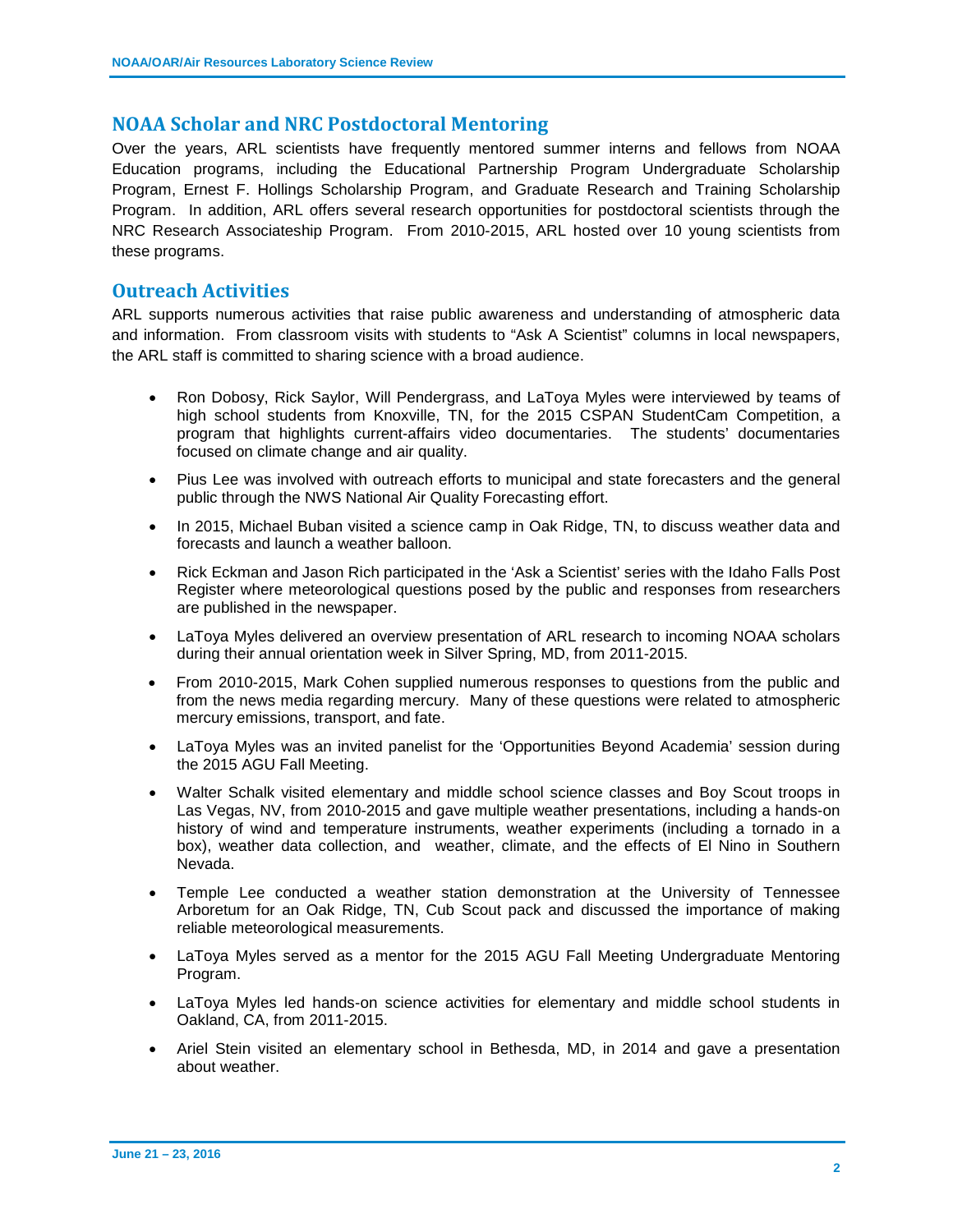- In 2014, Rick Eckman participated in a public forum in Idaho Falls, ID, related to energy supplies and the potential impacts of climate change.
- Will Pendergrass and LaToya Myles provided an overview of ARL/ATDD research to the Oak Ridge,TN, Breakfast Rotary Club in 2014.
- In 2014, LaToya Myles served on a STEM careers panel at the White House Initiative on Historically Black Colleges and Universities National Conference in Washington, DC.
- John Kochendorfer erected a portable eddy covariance and micrometeorological tower for a demonstration of climate research at an elementary school in Knoxville, TN, in 2014.
- Xinrong Ren served as science counselor at a school in North Potomac, MD, and gave a science lecture on environmental pollution and health effects for K-8 students.
- LaToya Myles served on the student development committee for the 2014 NOAA Educational Partnership Program Education and Science Forum at the University of Maryland Eastern Shore in Princess Anne, MD.
- Randy White and LaToya Myles hosted a group of Girl Scouts for an air quality presentation and instrumentation demonstration at ARL/ATDD in Oak Ridge, TN in 2014.
- In 2013 and 2014, Jason Rich gave weather presentations to youth groups in Idaho Falls, ID.
- Dian Seidel served as a judge for a high school science and engineering fair in Greenbelt, MD, and for the Montgomery County (MD) Science Fair in 2013.
- In 2013, Rick Eckman gave a presentation to an Idaho school teachers' organization on ARL activities, including demonstrations of meteorological equipment.
- John Kochendorfer delivered a presentation in 2013 on climate research and demonstrated meteorological instruments at a Science Café hosted by Ijams Nature Center in Knoxville, TN.
- Jason Rich gave weather presentations and served as a counselor for meteorology (for merit badges) for a scout group in Idaho in 2011-2013.
- LaToya Myles was a STEM Café lecturer at Contra Costa College in San Pablo, CA, in 2013.
- Jason Rich gave three hour-long weather presentations to students at a middle school in 2012 and 2013.
- Rick Saylor served as a category judge at the 2012 Southern Appalachian Science and Engineering Fair hosted by the University of Tennessee, Knoxville.
- Richard Artz hosted numerous tours for various government, university, and private groups as part of ARL's relocation to the NCWCP in 2012.
- Rick Eckman developed a NOAA INL Weather Center web site that allows the public to obtain real-time observations from 34-tower mesonet operated by ARL in Southeast Idaho. The site also provides links to webcams and other meteorological information relevant to the area.
- Jason Rich gave presentations on weather safety and demonstrated the NOAA INL Weather Center Website in 2011 and 2012.
- Paul Kelley and Winston Luke traveled to the Exploratorium in San Francisco, CA, in 2012 to participate in discussions surrounding the museum's move to a new facility with a "wired pier" observation system to display real time data relating to the air and water quality, climate, and currents in the San Francisco Bay Area.
- Tilden Meyers gave a presentation entitled "Monitoring for Climate Change" at the University of Tennessee Arboretum.
- Kirk Clawson delivered a brief presentation of ARL/FRD's research and a facility tour to a group of Boy Scouts from Idaho.